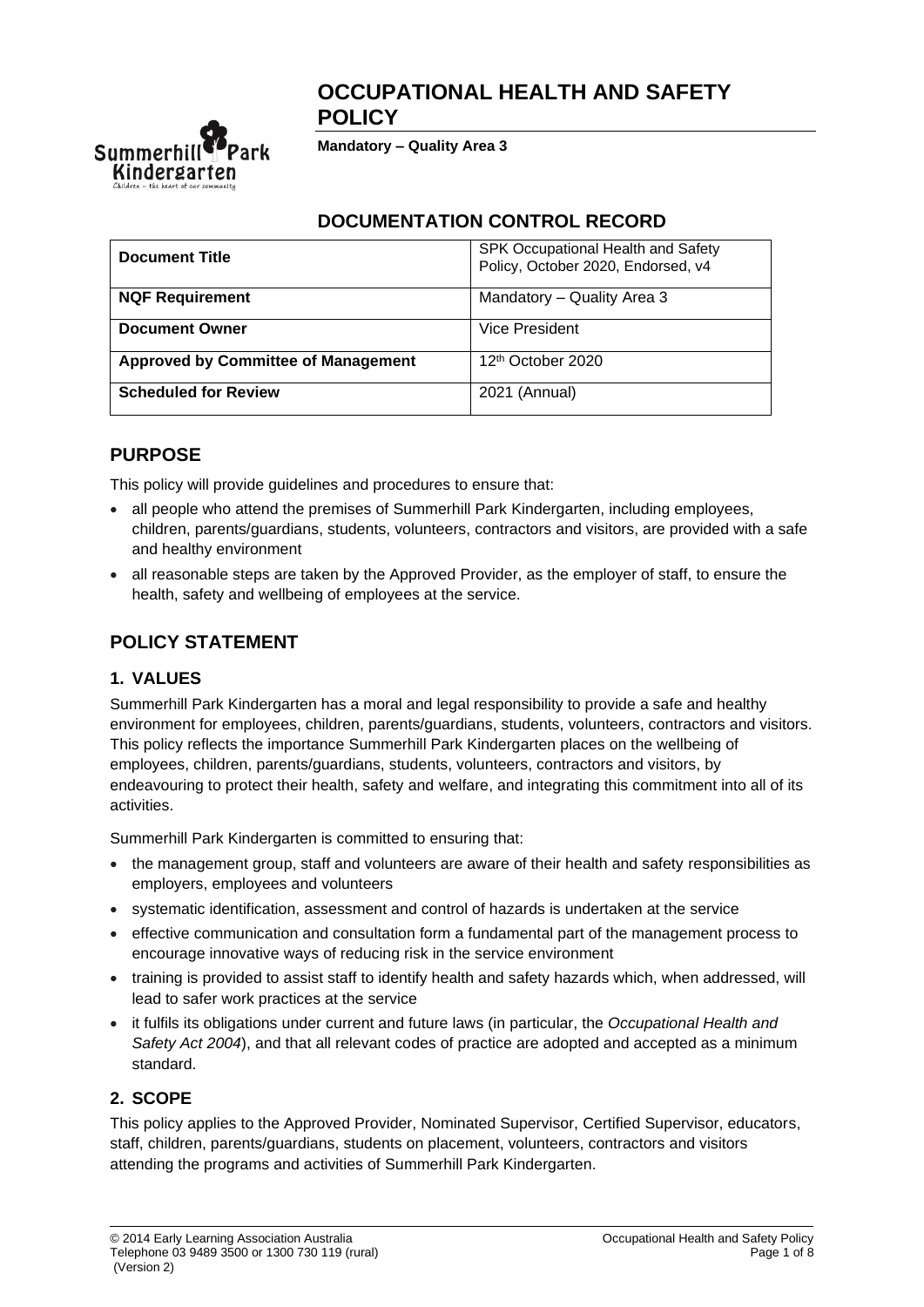## **3. BACKGROUND AND LEGISLATION**

### **Background**

Everyone involved in an early childhood education and care service has a role to play in ensuring the service's operations are safe and without risk to the health and safety of all parties. In Victoria, health and safety in the workplace is governed by a system of laws, regulations and compliance codes that set out the responsibilities of employers and employees to ensure safety is maintained at work.

The *Occupational Health and Safety Act 2004* (OHS Act) sets out the key principles, duties and rights in relation to workplace health and safety. The *Occupational Health and Safety Regulations 2007* specifies the ways duties imposed by the OHS Act must be undertaken and prescribes procedural/administrative matters to support the OHS Act, such as requiring licenses for specific activities, or the need to keep records or notify authorities on certain matters.

The legal duties of an **employer** under the OHS Act are:

- to provide and maintain a workplace that is safe and without risk to the health of employees. This responsibility extends to contractors for routine tasks over which the employer has management. For contractors completing non-routine tasks, the employer must ensure that the service's daily operations and layout do not pose unreasonable risks
- to ensure other individuals, such as families and visitors, are not exposed to health and safety risks arising from the organisation's activities
- to consult with employees about OHS matters that will, or will likely, affect employees directly, including identifying hazards and assessing risks, and making decisions about risk control measures.

The OHS Act places the responsibility on **employees** for:

- taking care of their own safety and the safety of others who may be affected by their actions
- co-operating with reasonable OHS actions taken by the employer, including following guidelines, attending OHS-related training, reporting incidents, co-operating with OHS investigations, encouraging good OHS practice with fellow employees and others at the service, and assisting the employer with conducting OHS inspections during operating hours
- not interfering with safety equipment provided at the service, such as fire extinguishers.

### **Legislation and standards**

Relevant legislation and standards include but are not limited to:

- *Accident Compensation Act 1985* (Vic)
- *AS/NZS 4804:2001 and 4801:2001 Occupational health and safety systems*
- *Education and Care Services National Law Act 2010*
- *Education and Care Services National Regulations 2011*
- *National Quality Standard*, Quality Area 2: Children's Health and Safety
- *National Quality Standard*, Quality Area 3: Physical Environment
- *National Quality Standard*, Quality Area 7: Governance and Leadership
- *Occupational Health and Safety Act 2004* (Vic)
- *Occupational Health and Safety Regulations 2017* (Vic)

The most current amendments to listed legislation can be found at:

- Victorian Legislation Victorian Law Today: <http://www.legislation.vic.gov.au/>
- Commonwealth Legislation ComLaw:<http://www.comlaw.gov.au/>

## **4. DEFINITIONS**

The terms defined in this section relate specifically to this policy. For commonly used terms e.g. Approved Provider, Nominated Supervisor, Regulatory Authority etc. refer to the *General Definitions* section.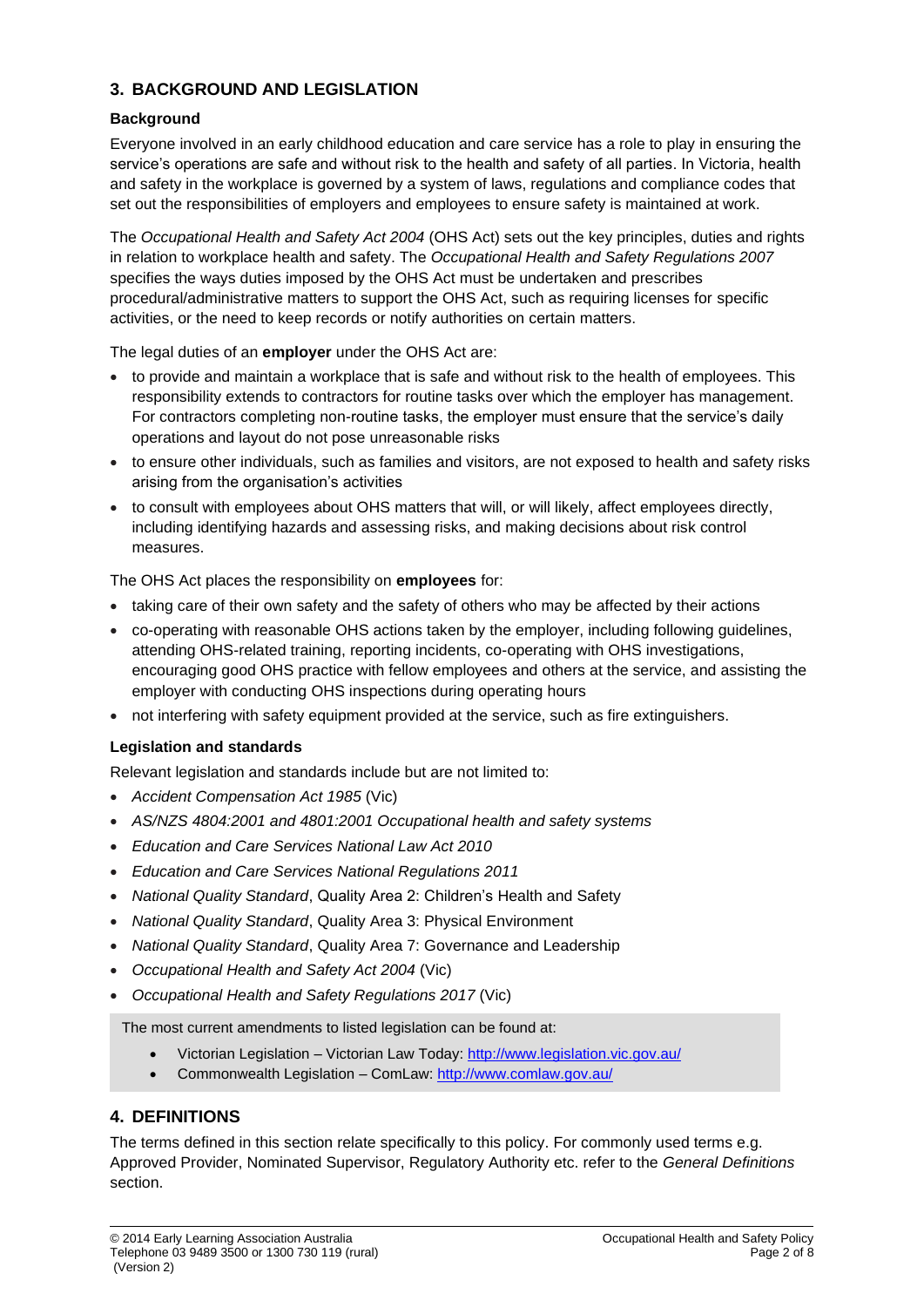**Duty of care:** A common law concept that refers to the responsibilities of organisations to provide people with an adequate level of protection against harm and all reasonable foreseeable risk of injury. In the context of this policy, duty of care refers to the responsibility of education and care services to provide children, staff, students, volunteers, contractors and anyone visiting the service with an adequate level of care and protection against reasonable foreseeable harm and injury.

**Hazard:** An element with the potential to cause death, injury, illness or disease.

**Hazard identification:** A process that involves identifying all foreseeable hazards in the workplace and understanding the possible harm that each hazard may cause.

**Hazard management:** A structured process of hazard identification, risk assessment and control, aimed at providing safe and healthy conditions for employees, contractors and visitors while on the premises of Summerhill Park Kindergarten or while engaged in activities endorsed by Summerhill Park Kindergarten.

**Harm:** Includes death, or injury, illness (physical or psychological) or disease that may be suffered by a person as a consequence of exposure to a hazard.

**Material safety data sheet:** Provides employees and emergency personnel with safety procedures for working with toxic or dangerous materials. The data sheet includes all relevant information about the material such as physical properties (e.g. melting/boiling point, toxicity and reactivity), health effects, first aid requirements and safe handling procedures (e.g. personal protective equipment, safe storage/disposal and management of spills).

**OHS committee:** A committee that facilitates co-operation between an employer and employees in instigating, developing and carrying out measures designed to ensure the health and safety of employees in the workplace.

**Pandemic:** A pandemic is a worldwide spread of a new infectious or an existing disease circulating due to a lack of immunity. A pandemic is declared by the Federal Department of Health's Chief Medical Officer and they will decide the frameworks the health sector will employ to contain and manage the spread of the pandemic.

**Risk:** The chance (likelihood) that a hazard will cause harm to individuals.

**Risk assessment:** A process for developing knowledge/understanding about hazards and risks so that sound decisions can be made about the control of hazards. Risk assessments assist in determining:

- what levels of harm can occur
- how harm can occur
- the likelihood that harm will occur.

**Risk control:** A measure, work process or system that eliminates an OHS hazard or risk, or if this is not possible, reduces the risk so far as is reasonably practicable.

## **5. SOURCES AND RELATED POLICIES**

#### **Sources**

- *Early Childhood Management Manual*, ELAA
- *Getting into the Act*, WorkSafe Victoria
- *Getting help to improve health and safety*, WorkSafe Victoria
- *Guide to the OHS Act 2004*, WorkSafe Victoria
- *Managing safety in your workplace*, WorkSafe Victoria
- OHS in Early Childhood Services (ELAA): [www.ohsinecservices.org.au](http://www.ohsinecservices.org.au/)
- WorkSafe Victoria: [www.worksafe.vic.gov.au](http://www.worksafe.vic.gov.au/)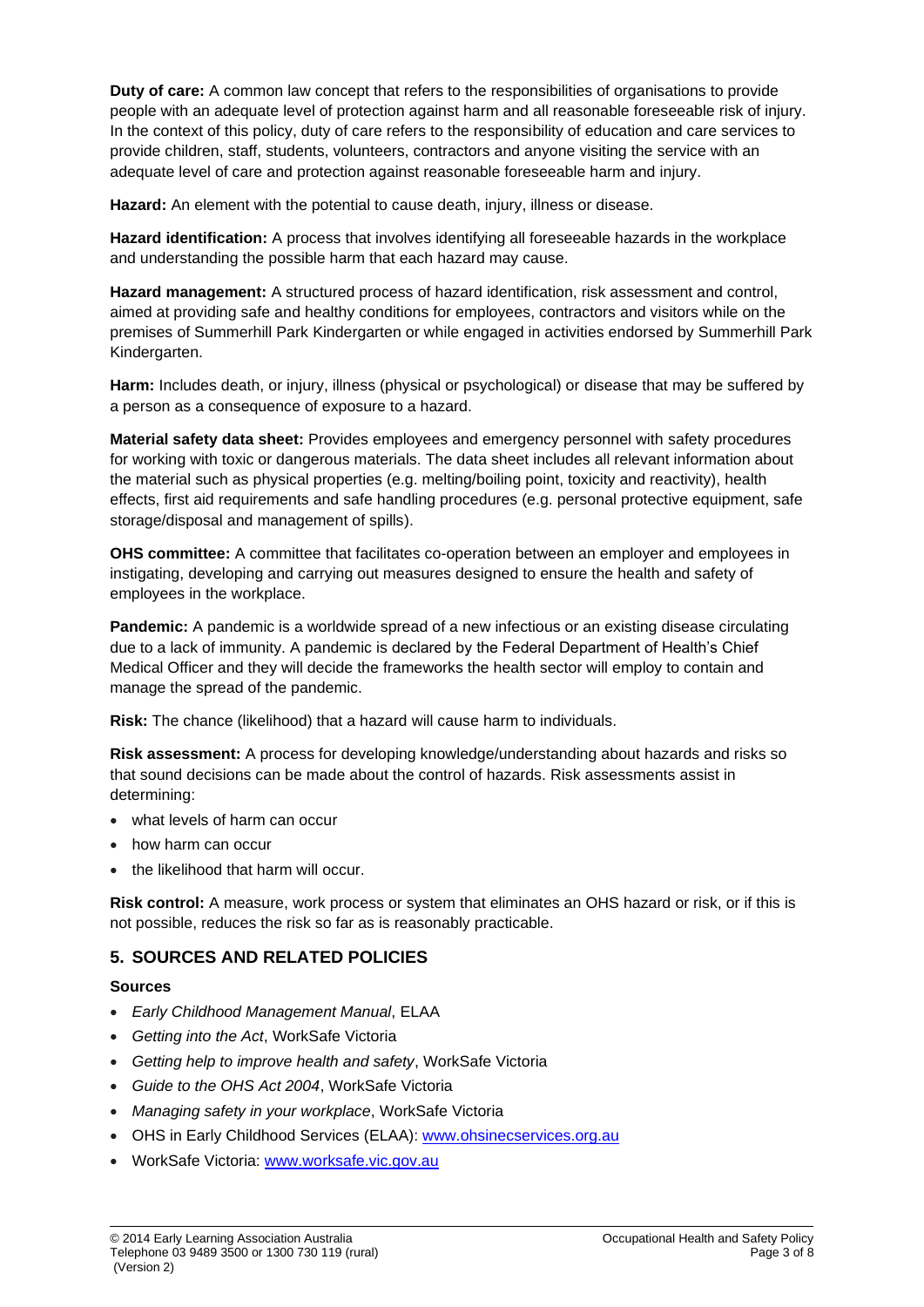#### **Service policies**

- *Child Safe Environment Policy*
- *Code of Conduct Policy*
- *Emergency and Evacuation Policy*
- *Incident, Injury, Trauma and Illness Policy*
- *Participation of Volunteers and Students Policy*
- *Privacy and Confidentiality Policy*
- *Staffing Policy*

# **PROCEDURES**

### **The Approved Provider is responsible for:**

- providing and maintaining a work environment that is safe and without risks to health (OHS Act: Section 21). This includes ensuring that:
	- there are safe systems of work
	- all plant and equipment provided for use by staff, including machinery, appliances and tools etc., are safe and meet relevant safety standards
	- substances, and plant and equipment, are used, handled, and stored safely
	- material safety data sheets are supplied for all chemicals kept and/or used at the service (refer to: [www.ohsinecservices.org.au](http://www.ohsinecservices.org.au/) )
	- there are adequate welfare facilities e.g. first aid and dining facilities etc.
	- there is appropriate information, instruction, training and supervision for employees

(Note: *This duty of care is owed to all employees, children, parents/guardians, volunteers, students, contractors and any members of the public who are at the workplace at any time*)

- ensuring there is a systematic risk management approach (refer to: [www.ohsinecservices.org.au](http://www.ohsinecservices.org.au/)) to the management of workplace hazards. This includes ensuring that:
	- hazards and risks to health and safety are identified, assessed and eliminated or, if it is not possible to remove the hazard/risk completely, effectively controlled
	- measures employed to eliminate/control hazards and risks to health and safety are monitored and evaluated regularly
- ensuring regular safety audits of the following:
	- indoor and outdoor environments
	- all equipment, including emergency equipment
	- playgrounds and fixed equipment in outdoor environments
	- − cleaning services
	- − horticultural maintenance
	- − pest control
- monitoring the conditions of the workplace and the health of employees (OHS Act: Section 22)
- protecting other individuals from risks, including conducting risk assessments, arising from the service's activities, including holding a fete or a working bee etc., or any activity that is ancillary to the operation of the service e.g. contractors cleaning the premises after hours (OHS Act: Section 23)
- providing adequate instruction to staff in safe working procedures, and informing them of known hazards to their health and wellbeing that are associated with the work that they perform at the service
- ensuring that all plant, equipment and furniture are maintained in a safe condition
- developing procedures to guide the safe use of harmful substances, such as chemicals, in the workplace
- ensuring that OHS accountability is included in all position descriptions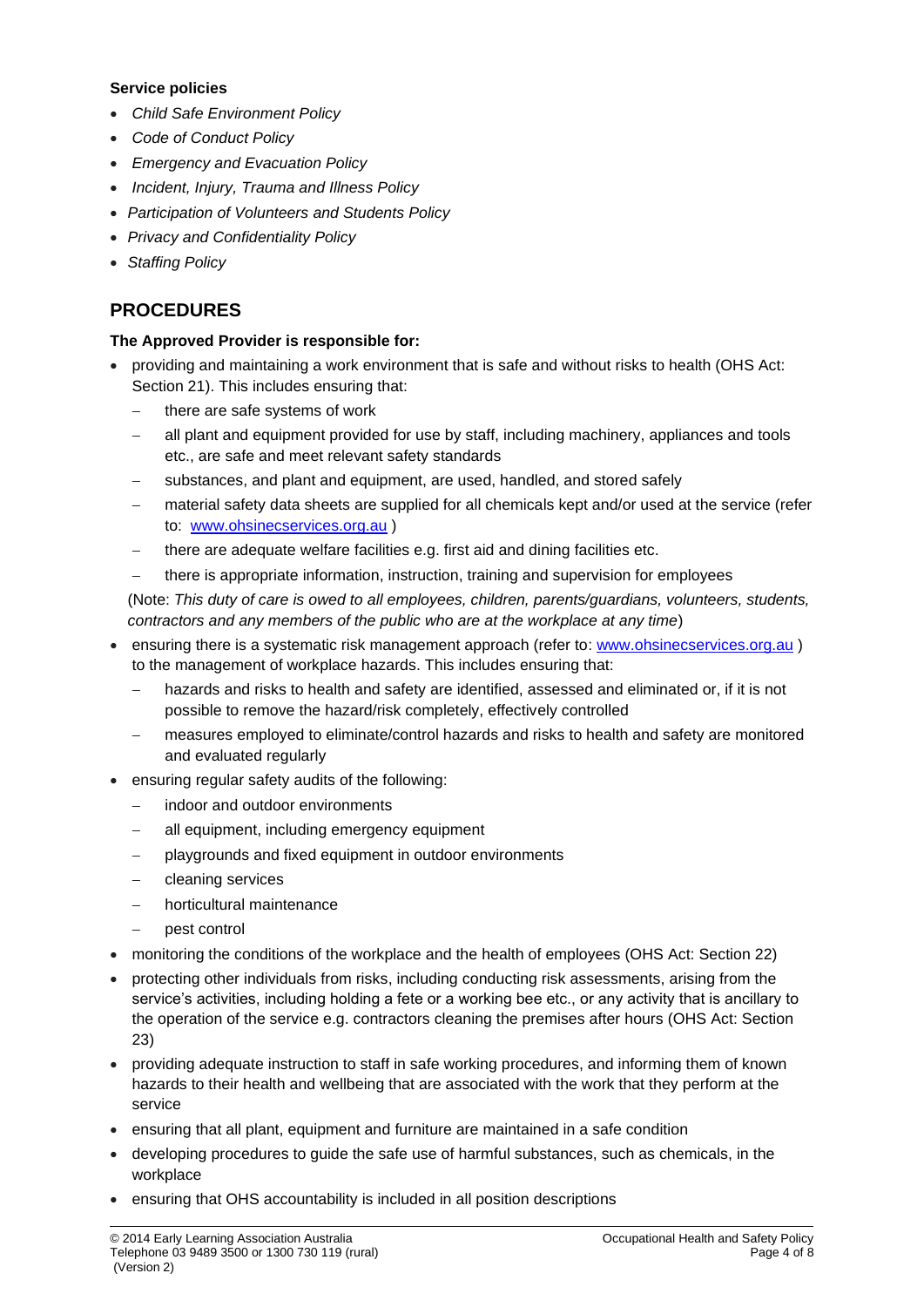- allocating adequate resources to implement this policy
- displaying this policy in a prominent location at the service premises
- ensuring the physical environment at the service is safe, secure and free from hazards for children (refer to *Child Safe Environment Policy*)
- implementing/practising emergency and evacuation procedures (refer to *Emergency and Evacuation Policy*)
- implementing and reviewing this policy in consultation with the Nominated Supervisor, educators, staff, contractors and parents/guardians
- identifying and providing appropriate resources, induction and training to assist educators, staff, contractors, visitors, volunteers and students to implement this policy
- ensuring the Nominated Supervisor, educators, staff, contractors, volunteers and students are kept informed of any relevant changes in legislation and practices in relation to this policy
- consulting appropriately with employees on OHS matters including:
	- − identification of hazards
	- − making decisions on how to manage and control health and safety risks
	- − making decisions on health and safety procedures
	- − the need for establishing an OHS committee and determining membership of the committee
	- − proposed changes at the service that may impact on health and safety
	- − establishing health and safety committees
- notifying WorkSafe Victoria about serious workplace incidents, and preserving the site of an incident (OHS Act: Sections 38–39)
- holding appropriate licenses, registrations and permits, where required by the OHS Act
- attempting to resolve OHS issues with employees or their representatives within a reasonable timeframe
- not discriminating against employees who are involved in health and safety negotiations
- allowing access to an authorised representative of a staff member who is acting within his/her powers under the OHS Act
- producing OHS documentation as required by inspectors and answering any questions that an inspector asks
- not obstructing, misleading or intimidating an inspector who is performing his/her duties.

The above list of procedures is not exhaustive. Services must develop specific procedures to be followed in managing hazards and issues identified. Such specific issues include chemical management, purchasing of equipment, hazard identification and risk assessment etc. For more information and guidance, refer to: [www.ohsinecservices.org.au](http://www.ohsinecservices.org.au/)

#### During a pandemic:

During a pandemic it is expected that any obligations outlined in organisational policy will comply with all directives from authorised public health officers, government departments and recognised medical authorities in relation to the pandemic.

### **The Approved Provider is responsible for:**

- taking all reasonable and practicable measures to ensure the health and safety of employees, children, parent/guardians, volunteers, students and contractors who enter the kindergarten premises
- following the advice of the Chief Medical Officer in implementing a business continuity plan to ensure services are run in line with the frameworks
- consulting with employees prior to implementing the advised control measures, to ensure there is no increase in risk to their health and safety or that of others attending the service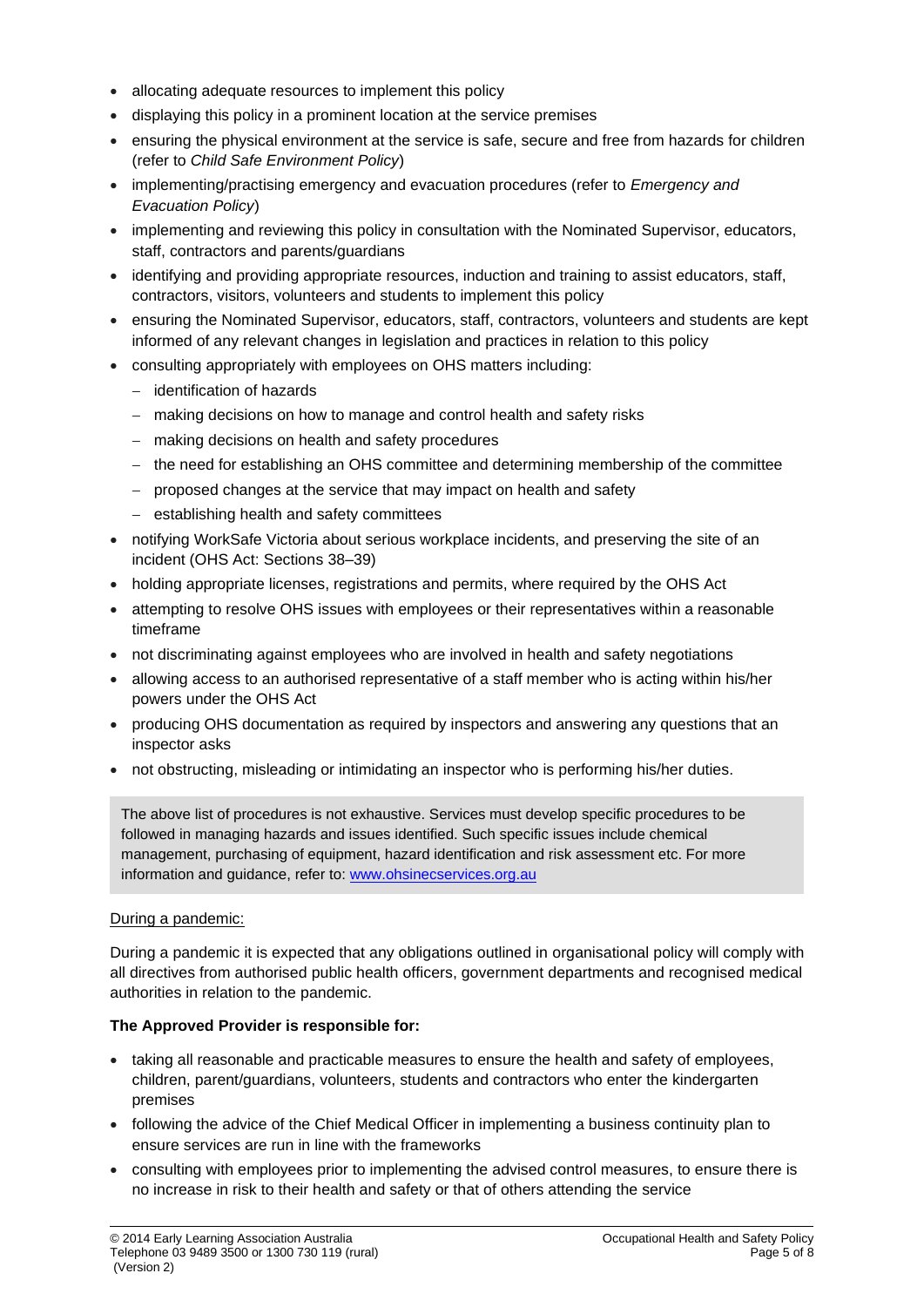### **The Nominated Supervisor is responsible for:**

- ensuring that all educators/staff are aware of this policy, and are supported to implement it at the service
- organising/facilitating regular safety audits of the following:
	- indoor and outdoor environments
	- all equipment, including emergency equipment
	- − playgrounds and fixed equipment in outdoor environments
	- − cleaning services
	- − horticultural maintenance
	- − pest control
- ensuring that all cupboards/rooms are labelled accordingly, including those that contain chemicals and first aid kits, and that child-proof locks are installed on doors and cupboards where contents may be harmful
- ensuring the physical environment at the service is safe, secure and free from hazards for children (refer to *Child Safe Environment Policy*)
- ensuring that all equipment and materials used at the service meet relevant safety standards
- ensuring the service is up to date with current legislation on child restraints in vehicles if transporting children (refer to *Road Safety and Safe Transport Policy)*
- implementing and practising emergency and evacuation procedures (refer to *Emergency and Evacuation Policy*)
- implementing and reviewing this policy in consultation with the Approved Provider, educators, staff, contractors and parents/guardians
- identifying and providing appropriate resources and training to assist educators, staff, contractors, visitors, volunteers and students to implement this policy
- keeping up to date and complying with any relevant changes in legislation and practices in relation to this policy.

### During a pandemic:

### **The Nominated Supervisor is responsible for:**

- complying with any additional control measures or risk assessments that are required as a result of a pandemic.
- taking all reasonable and practicable actions required to ensure that there is no increase in risk to the health and safety of themselves or others.

### **Certified Supervisors and other educators/staff are responsible for:**

- taking care of their own safety and the safety of others who may be affected by their actions
- co-operating with reasonable OHS actions taken by the Approved Provider, including:
	- − following OHS rules and guidelines
	- − helping to ensure housekeeping is of the standard set out in service policies
	- − attending OHS training as required
	- − reporting OHS incidents
	- − co-operating with OHS investigations
	- − encouraging good OHS practices with fellow employees and others attending the service
	- − assisting the Approved Provider with tasks relating to OHS, such as conducting OHS inspections during working hours
- not interfering with safety equipment provided by the Approved Provider
- practising emergency and evacuation procedures (refer to *Emergency and Evacuation Policy*)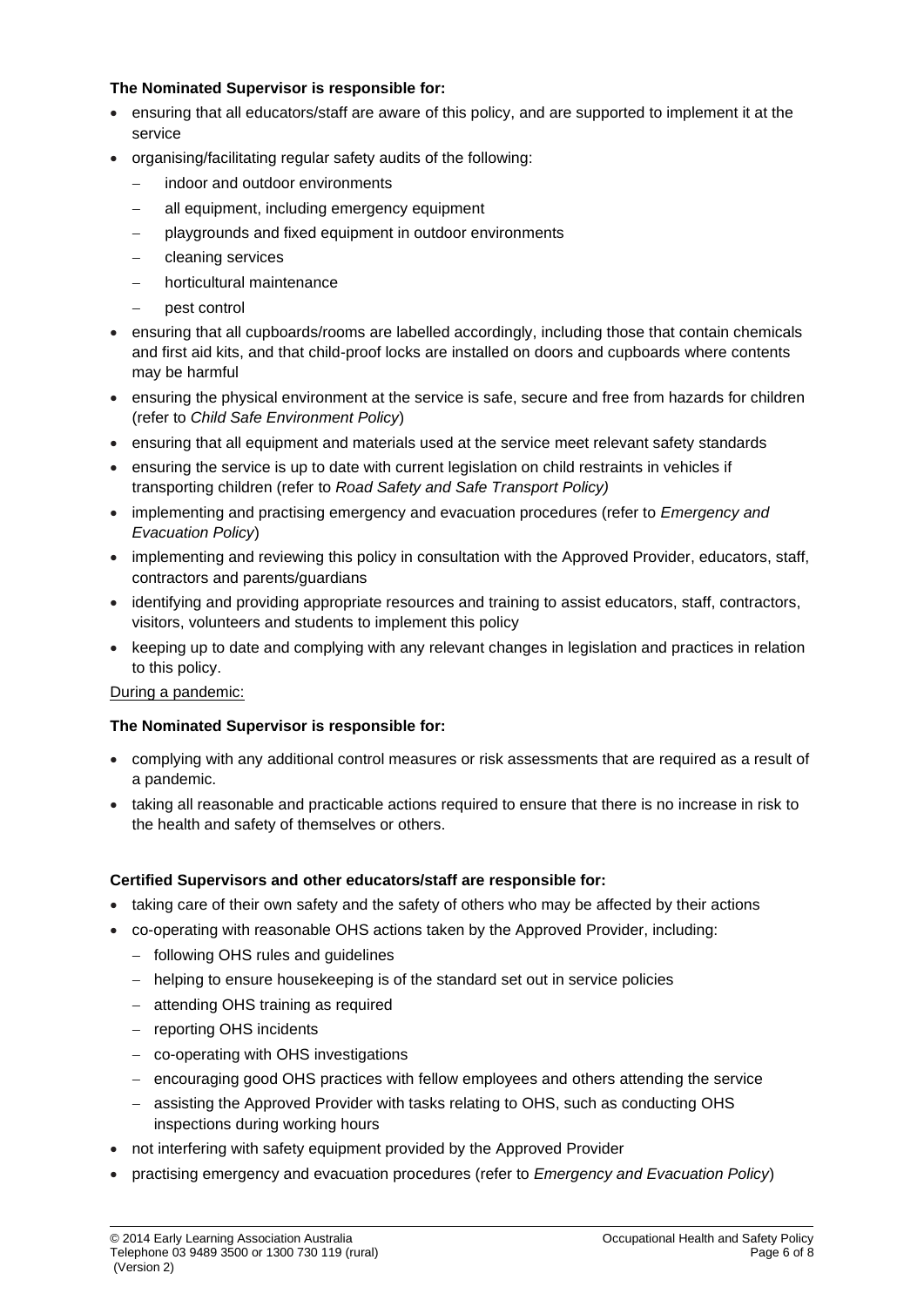- ensuring the physical environment at the service is safe, secure and free from hazards for children (refer to *Child Safe Environment Policy*)
- maintaining a clean environment daily, and removing tripping/slipping hazards as soon as these become apparent
- keeping up to date with current legislation on child restraints in vehicles if transporting children (refer to *Road Safety and Safe Transport Policy*)
- implementing and reviewing this policy in consultation with the Approved Provider, Nominated Supervisor, educators, staff, contractors and parents/guardians.

#### During a pandemic:

#### **The Nominated Supervisor is responsible for:**

- complying with any additional control measures or risk assessments that are required as a result of a pandemic.
- taking all reasonable and practicable actions required to ensure that there is no increase in risk to the health and safety of themselves or others.

#### **Students on placements, volunteers, contractors and parents/guardians at the service are responsible for:**

- being familiar with this policy
- co-operating with reasonable OHS rules implemented by the service
- not acting recklessly and/or placing the health and safety of other adults or children at the service at risk.

#### During a pandemic:

#### **Students on placements, volunteers, contractors and parents/guardians at the service are responsible for:**

- complying with any additional control measures that are required as a result of a pandemic.
- taking all reasonable and practicable actions required to ensure that there is no increase in risk to the health and safety of themselves or others.

# **EVALUATION**

In order to assess whether the values and purposes of the policy have been achieved, the Approved Provider will:

- regularly seek feedback from everyone affected by the policy regarding its effectiveness, particularly in relation to identifying and responding to occupational health and safety issues
- monitor the implementation, compliance, complaints and incidents in relation to this policy
- keep the policy up to date with current legislation, research, policy and best practice
- revise the policy and procedures as part of the service's policy review cycle, or as required
- notify parents/guardians at least 14 days before making any changes to this policy or its procedures (Regulation 172(2)).

# **ATTACHMENTS**

Nil

# **AUTHORISATION**

This policy was adopted by the Approved Provider of Summerhill Park Kindergarten on12th October 2020.